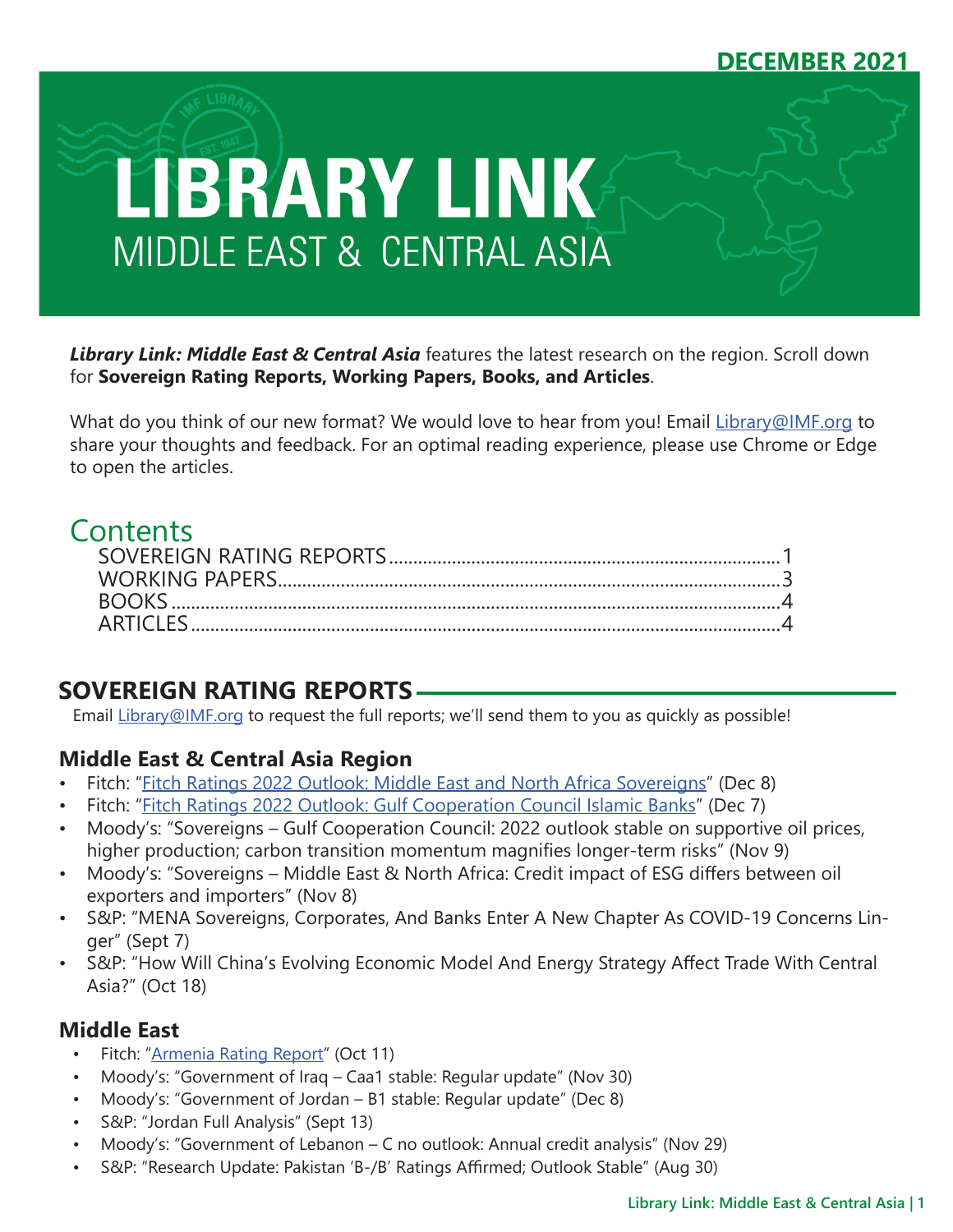## **North Africa**

- Fitch: ["Egypt Rating Report"](http://t.imfconnect.imf.org/r/?id=h628e76,3025c6f,3047bf3) (Nov 8)
- Moody's: "Government of Egypt B2 stable: Annual credit analysis" (Sept 9)
- S&P: "Egypt Full Analysis" (Oct 25)
- Moody's: "Government of Morocco Ba1 Negative: Regular Update" (Aug 31)
- S&P: " Morocco Full Analysis" (Oct 4)
- Moody's: "Government of Tunisia Caa1 negative: Update following downgrade to Caa1, outlook negative" (Oct 14)
- Moody's: "Banks Tunisia: Macro profile Very Weak" (Nov 2)

## **Gulf Cooperation Council**

- Fitch: ["Fitch Ratings: Bahrain Seeks to Reboot its Fiscal Balance Programme](http://t.imfconnect.imf.org/r/?id=h628e76,3025c6f,3047bf4)" (Sept 28)
- Moody's: "Government of Bahrain B2 negative: Regular Update" (Nov 11)
- S&P: " Bahrain Outlook Revised To Stable From Negative On Increasing Fiscal Reform Momentum; 'B+/B' Ratings Affirmed" (Nov 26)
- Moody's: "Government of Kuwait A1 Stable: Annual credit analysis" (Nov 25)
- Moody's: "Banks Kuwait: Macro profile Strong –" (Nov 2)
- Moody's: "Government of Oman Ba3 stable: Regular update" (Oct 14)
- Moody's: "Banks Oman: Macro profile Weak" (Oct 20)
- S&P: "Oman Outlook Revised To Positive On Improving Fiscal Position; 'B+/B' Ratings Affirmed" (Oct 1)
- Moody's: "Government of Qatar Aa3 stable: Annual credit analysis" (Dec 9)
- S&P: "Qatar Ratings Affirmed At 'AA-/A-1+'; Outlook Stable" (Nov 5)
- Moody's: "Government of Saudi Arabia A1 Stable: Update following outlook change to stable, rating affirmation" (Nov 5)
- S&P: "Saudi Arabia Full Analysis" (Sept 27)
- Moody's: "Government of United Arab Emirates Aa2 stable: Regular update" (Oct 20)
- Moody's: "Banks United Arab Emirates: Macro profile Strong " (Nov 15)

## **Caucasus and Central Asia**

- Moody's: "Government of Armenia Ba3 stable: Annual credit analysis" (Sept 23)
- Moody's: "Banks Armenia: Macro profile Weak" (Nov 24)
- S&P: "Armenia, 137th Rated Sovereign, Assigned 'B+' Long-Term, 'B' Short-Term Ratings; Outlook Positive" (Oct 12)
- Fitch: ["Azerbaijan Rating Report](http://t.imfconnect.imf.org/r/?id=h628e76,3025c6f,3047bf5)" (Nov 21)
- Moody's: "Government of Azerbaijan Ba2 positive: Regular update" (Oct 13)
- Moody's: "Government of Georgia Ba2 stable: Annual credit analysis" (Oct 26)
- S&P: " Georgia (Government of) Full Analysis" (Aug 30)
- Moody's: "Government of Kazakhstan Baa2 stable: Annual credit analysis" (Oct 7)
- S&P: "Kazakhstan Ratings Affirmed At 'BBB-/A-3'; Outlook Stable" (Sept 3)
- Moody's: "Government of Kyrgyz Republic B2 negative: Regular update" (Dec 1)
- Moody's: "Banks Kyrgyzstan: Macro profile Very Weak" (Dec 10)
- Moody's: "Government of Tajikistan B3 stable: Regular update" (Dec 7)
- Fitch: "[Turkmenistan Rating Report](http://t.imfconnect.imf.org/r/?id=h628e76,3025c6f,3047bf6)" (Sept 28)
- Fitch: ["Republic of Uzbekistan Rating Report](http://t.imfconnect.imf.org/r/?id=h628e76,3025c6f,3047bf7)" (Oct 19)
- Moody's: "Government of Uzbekistan B1 positive: Regular update" (Dec 9)
- S&P: "Uzbekistan Full Analysis" (Dec 6)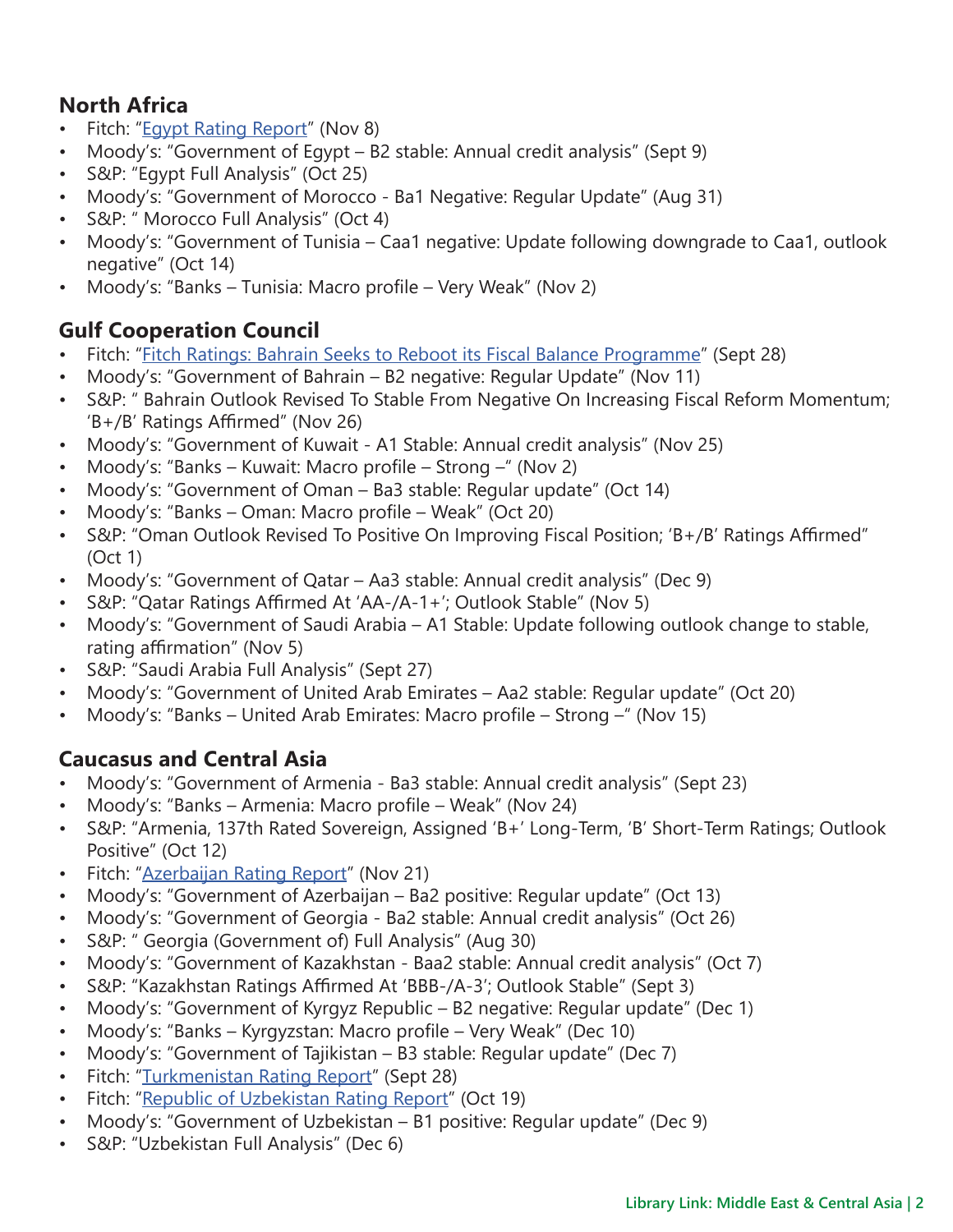# <span id="page-2-0"></span>**WORKING PAPERS**

### **[Debt Dynamics: The Path to Post-COVID Recovery](http://t.imfconnect.imf.org/r/?id=h628e76,3025c6f,3047bf8) (North Africa Economic Outlook 2021, African Development Bank Group)**

The pandemic has exacerbated several structural weaknesses in North Africa's social and economic landscape. In Algeria, Libya, and Mauritania these include a commodity-driven growth model, heavy dependence on natural resource extraction, undiversified economic activities, and external trade concentration. In all North African countries structural issues encompass long-term unemployment, widespread informality, skills mismatches, and weaknesses in fiscal and financial management.

#### **[Overconfident: How Economic and Health Fault Lines Left the Middle East and North Africa](http://t.imfconnect.imf.org/r/?id=h628e76,3025c6f,3047bf9)  [Ill-Prepared to Face COVID-19](http://t.imfconnect.imf.org/r/?id=h628e76,3025c6f,3047bf9) (MENA Economic Update, October 2021, World Bank)**

This report examines the region's economic prospects in 2021, forecasting that the recovery will be both tenuous and uneven as per capita GDP level stays below pre-pandemic levels. COVID-19 was a stress-test for the region's public health systems, which were already overwhelmed even before the pandemic.

#### **[Dust in the Cloud: The Future of Data Governance in the GCC](http://t.imfconnect.imf.org/r/?id=h628e76,3025c6f,3047bfa) (Middle East Institute, Dec 6, 2021)**

This report highlights the existing laws and regulations that govern data protection in the GCC while addressing their potential and limitations, along with the similarities and differences between the GCC's legislative frameworks and the EU's General Data Protection Regulation, and the impact of the GCC's current data protection laws on individuals, the private sector, regulators, and governments.

### **[Europe and Central Asia Economic Update, Fall 2021: Competition and Firm Recovery Post-](http://t.imfconnect.imf.org/r/?id=h628e76,3025c6f,3047bfb)[COVID-19](http://t.imfconnect.imf.org/r/?id=h628e76,3025c6f,3047bfb) (World Bank)**

Although global economic activity is recovering and output in Europe and Central Asia (ECA) is expected to grow in 2021, containing COVID-19 remains a challenge in the region. Enterprise survey data for the emerging and developing countries in the region show that COVID-19 had a profound and heterogeneous impact on firms. Overall, this government support was more likely to go to less productive and larger firms, regardless of the level of their pre-crisis innovation.

### **[Gulf Economic Update, Fall 2021: Seizing the Opportunity for a Sustainable Recovery](http://t.imfconnect.imf.org/r/?id=h628e76,3025c6f,3047bfc) (World Bank)**

The economic outlook for the Gulf Cooperation Council (GCC) economies appears far rosier now than it did even six months ago. Increased investment and consumption both public and private are contributing to growth while inflation remains subdued in most economies except for Saudi Arabia where it is currently at 5.5 percent and expected to fall sharply as the impact of last year's Value-Added Tax (VAT) hike falls away.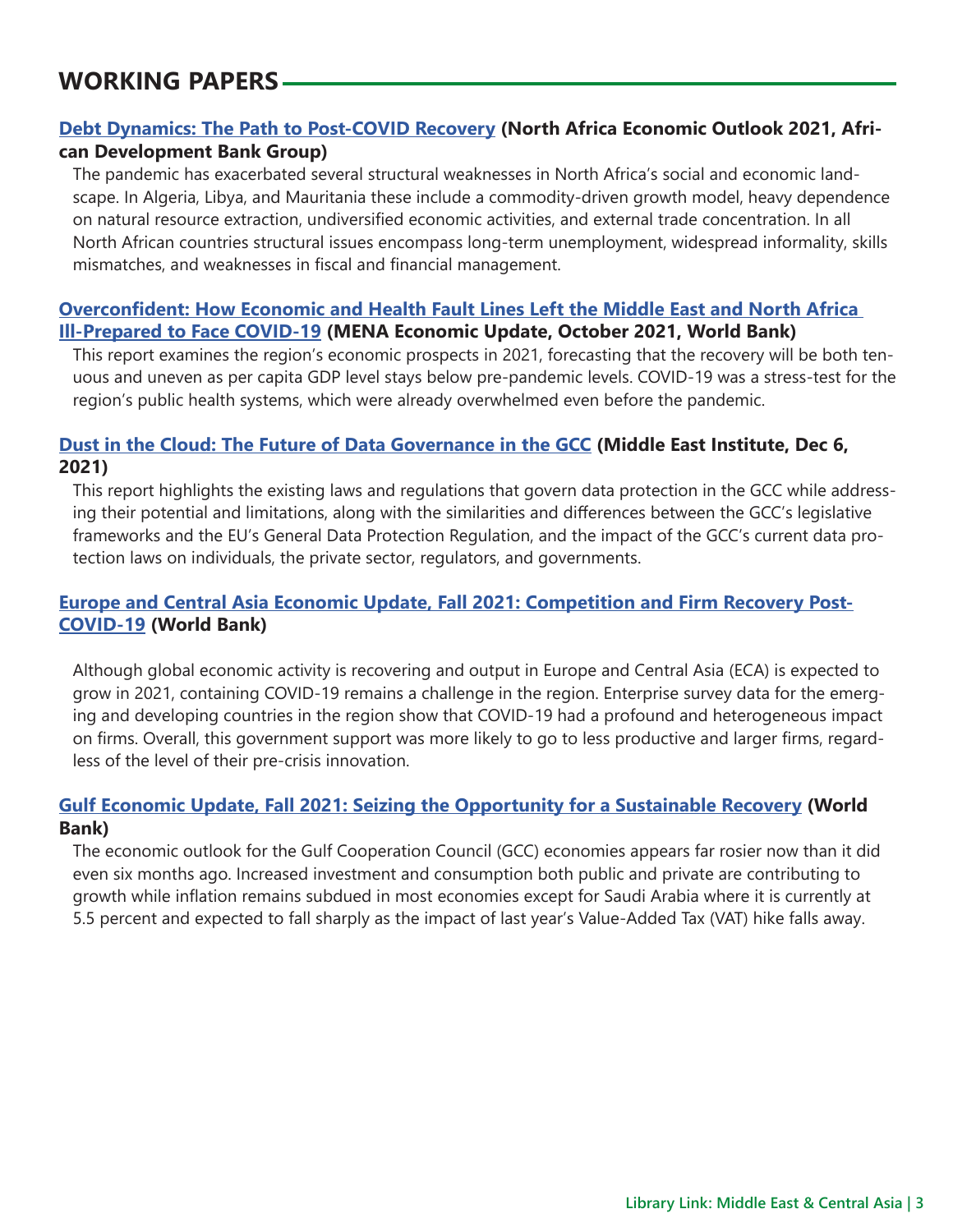# <span id="page-3-0"></span>**BOOKS**



**ECONOMICS AND POLITICS OF ENERGY IN** THE MIDDLE EAST AND **EASTERN EUROPE** 

LITH

## **[Distributional Impacts of COVID-19 in the Middle East and North Africa](http://t.imfconnect.imf.org/r/?id=h628e76,3025c6f,3047bfd)  [Region](http://t.imfconnect.imf.org/r/?id=h628e76,3025c6f,3047bfd)**

#### **by Johannes G. Hoogeveen and Gladys Lopez-Acevedo (World Bank)**

COVID-19 is one of multiple crises to have hit the Middle East and North Africa (MENA) region in the decade following the Arab Spring. War, oil price declines, economic slowdowns and now a pandemic are tearing at the social fabric of a region characterized by high rates of unemployment, high levels of informality and low annual economic growth. This Report investigates how COVID-19 changed the welfare of individuals and households in the region.

### **[Economics and Politics of Energy in the Middle East and Eastern Europe](http://t.imfconnect.imf.org/r/?id=h628e76,3025c6f,3047bfe) by Natalya Shevchik Ketenci and Ayse Sevencan**

Energy policy has always been important to the population for stability and to advance technological progress and economic growth. The scope of energy discussions and concerns in the world have expanded significantly in the last several decades. In order to cope with accelerating pollution from fossil fuels, countries have increased investments in renewable energy power plants. The aim of this book is to analyze energy resources in the Middle East and Eastern Europe and relations between countries that appear as a result of new discoveries in this area.



### **[Oil Money: Middle East Petrodollars and the Transformation of US Empire,](http://t.imfconnect.imf.org/r/?id=h628e76,3025c6f,3047bff)  [1967–1988](http://t.imfconnect.imf.org/r/?id=h628e76,3025c6f,3047bff)**

### **By David M. Wight**

In Oil Money, David M. Wight offers a new framework for understanding the course of Middle East–US relations during the 1970s and 1980s: the transformation of the US global empire by Middle East petrodollars. During these two decades, American, Arab, and Iranian elites reconstituted the primary role of the Middle East within the global system of US power from a supplier of cheap crude oil to a source of abundant petrodollars, the revenues earned from the export of oil.

# **ARTICLES**

### **[The Effect of Structural Oil Shocks on Bank Systemic Risk in the GCC Countries](http://t.imfconnect.imf.org/r/?id=h628e76,3025c6f,3047c00) (***Energy Economics* **103 (November): 105568)**

It is generally assumed that oil price shocks have a significant impact on oil-rich countries. Motivated by this belief, we examine how disaggregated oil shocks affect bank risk in the Gulf Cooperation Council (GCC) member countries, specifically Bahrain, Kuwait, Saudi Arabia (KSA), Oman, Qatar, and the United Arab Emirates (UAE), and whether the effects of these shocks varied over the period from January 2006 to September 2020.

### **[Sustainable Energy Transition in Central Asia: Status and Challenges](http://t.imfconnect.imf.org/r/?id=h628e76,3025c6f,3047c01) (E***nergy, Sustainability and Society* **11 (1): 49)**

The paper aims at gaining insight into the implementation of the process of sustainable energy transition in